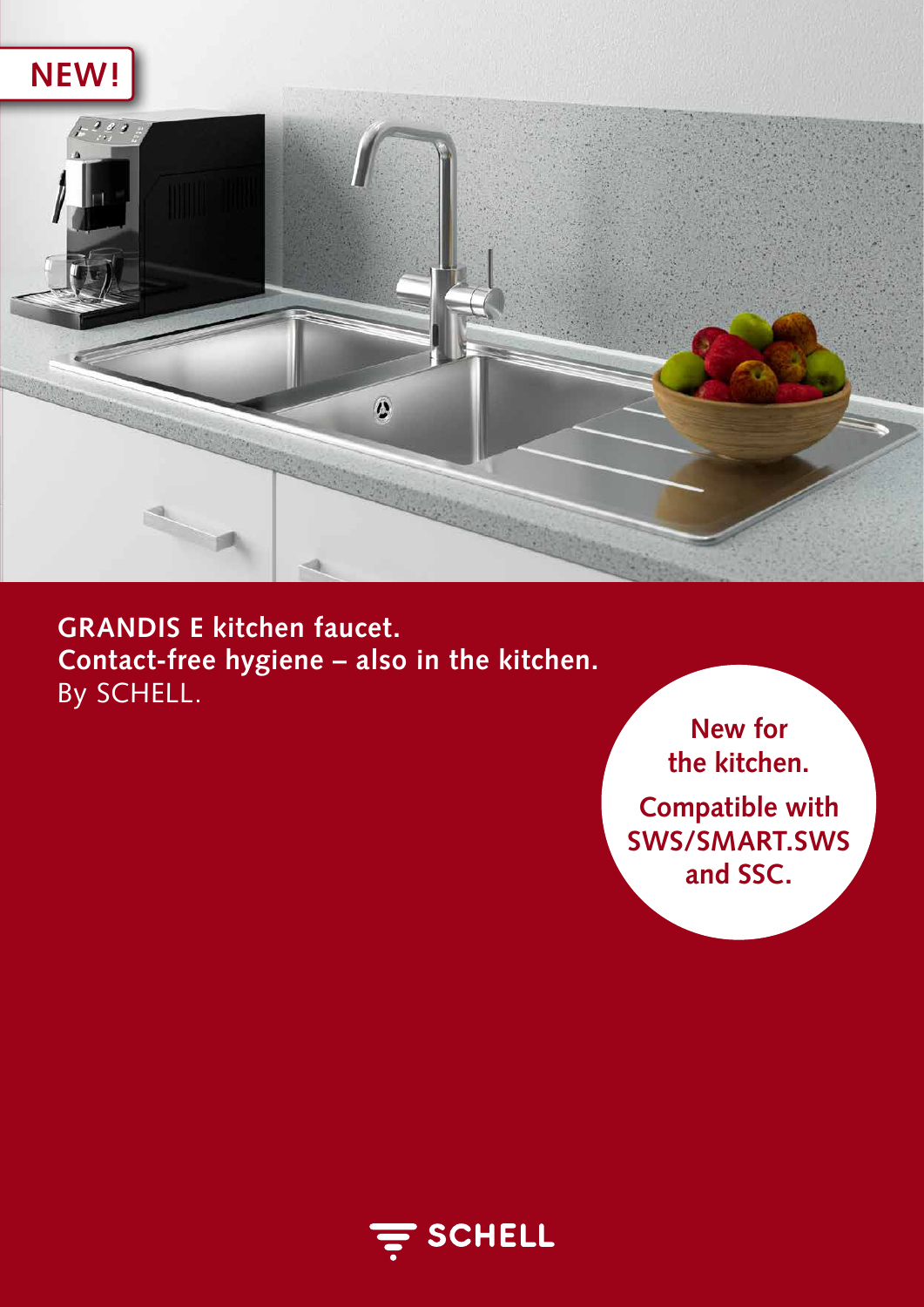



Contact-free operation



Maintains drinking water quality



SWS-ready



Hot water stop



Stagnation flush

BREEAM- and LEED-ready



SSC-ready



Flushing independent of mixer tap adjustment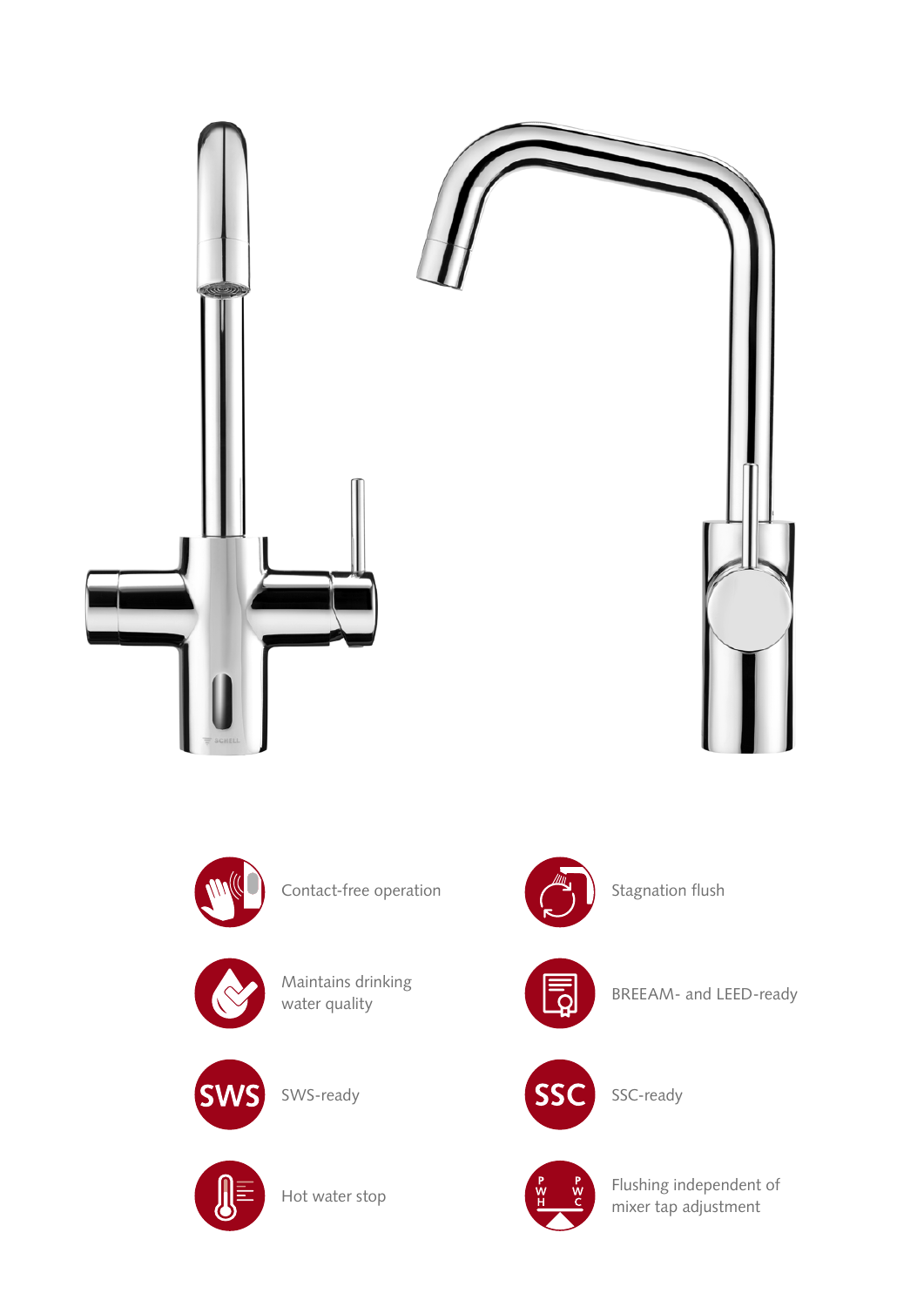## **SCHELL GRANDIS E kitchen faucet.**

# The kitchen faucet that safeguards water quality with two actuation options.

With the new GRANDIS E kitchen faucet, the SCHELL Water Management System SWS now has an expansion for safeguarding drinking water hygiene: Network-ready electronic fittings are immediately available for all major tapping points in (semi-)public and commercial sanitary facilities.In this way, SCHELL helps you to ensure compliance with VDI 6023, **thanks to safe flushing of the hot/cold water supply.** The new GRANDIS E kitchen faucet also offers an impressive range of setting options, plus a very convenient combination of single-lever mixer and contact-free infrared triggering.

## **Product description:**

- Kitchen faucet with swivel outlet, end stops to limit movement and a choice of two triggering styles
	- Single-lever: Temperature and water volume are selected individually each time the faucet is used
	- IR sensor: Temperature and water volume preconfigured in the faucet (factory settings)
- Available in three variants: with battery, with mains adapter, without separate power supply (in combination with SWS and BE-K bus extender cable)
- Includes pre-assembled connection hoses, fixing set, flow regulator and installation wrench
- Extensive range of settings, easily configured using SCHELL SWS or SSC
- Stagnation flush, flow time adjustable stepwise by short-range reflex, SWS and SSC configurable
- With hot water stop to protect users

## **Technical data:**

## - Flow volume:

- Flow volume for manual actuation: max. 10 l/min at 3 bar
- Flow volume for IR triggering: max. 8.5 l/min at 3 bar
- LEED flow volume (optional): max. 4.5 l/min, pressure-independent (5 LEED points)
- Flow pressure: 1.0–5.0 bar
- Operating temperature: max. 70°C
- Thermal disinfection: max. 80°C
- Finish: chrome
- Materials conform to German Drinking Water Ordinance
- Noise class 1

## **Advantages:**

- Contact-free, hygienic operation possible to protect user health
- Helps to maintain drinking water quality and conformity to VDI 6023 in kitchen areas
- Flushing of cold/hot water side for each stagnation flush, independently of single-lever mixer setting
- Drinking water quality monitored and documented in combination with the SCHELL Water Management System SWS and temperature sensors
- Long-term safety assured by materials conforming to German drinking water regulation (TrinkwV)
- Reliable SCHELL electronics
- Lead-/nickel-free in components used to supply water

## **Operation:**

- Familiar operation via single-lever mixer to regulate water temperature and adjust tap flow rate
- Hygienic contact-free triggering via infrared sensor (IR) also possible with short-range reflex, with preconfigured temperature and selectable mixing ratio
- A repeat short-range reflex also stops the flow of water contact-free before the end of the flow time
- Stepwise parametrisation of flow time for IR triggering
- Triggering at 3 cm or less from the sensor: this ensures the flow of water is not started simply by using the wash basin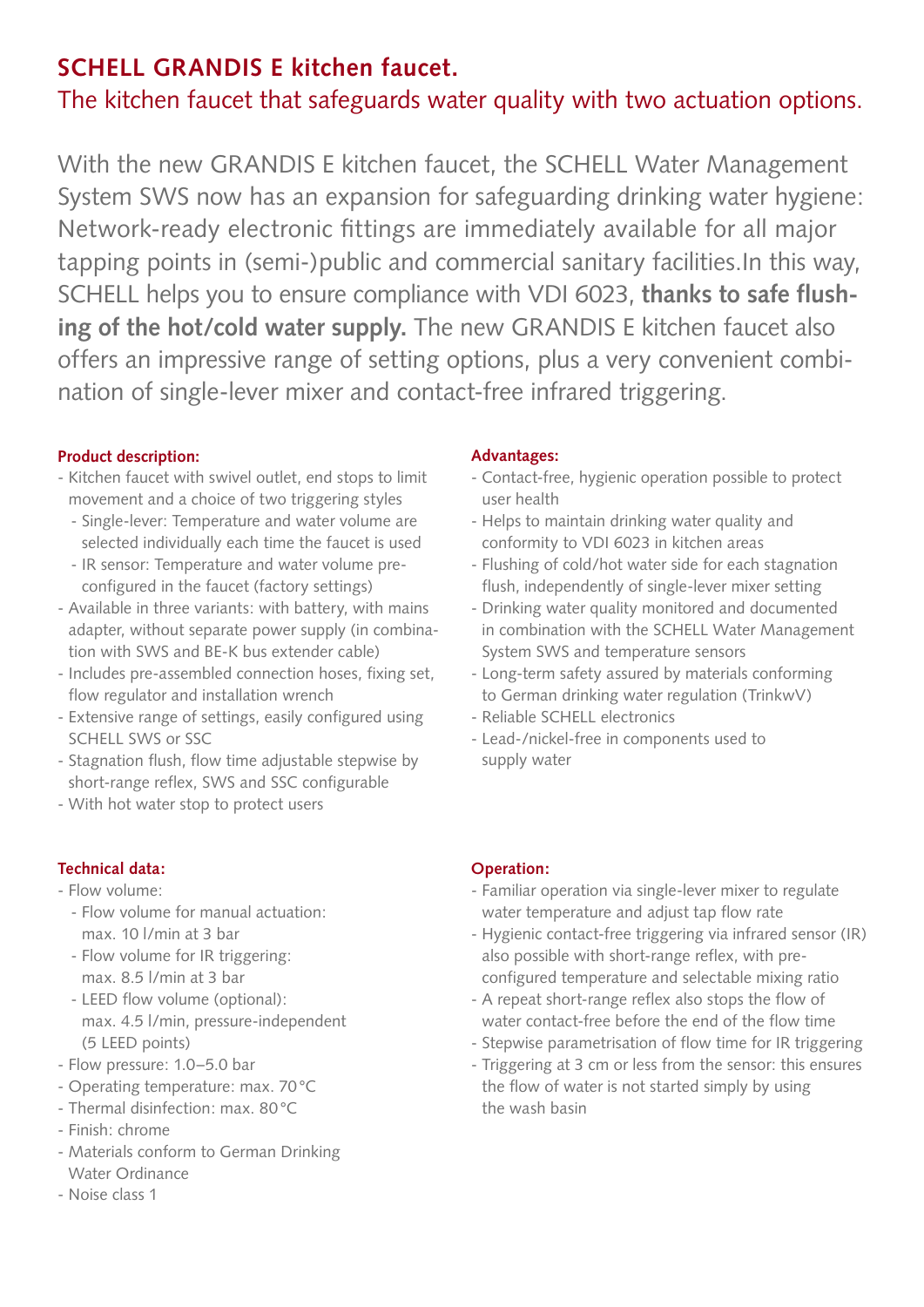## **SCHELL GRANDIS E kitchen faucet.**

## A compact design that ensures long-term hygiene plus smart settings.

The clever combination of single-lever mixer and IR triggering is what makes the SCHELL kitchen faucet GRANDIS E so hygienic and so convenient to use. Contact-free triggering not only avoids contamination of the single-lever mixer by dirty hands but also maintains a safe level of hygiene. The innovative technology is intelligently integrated into the elegant, timeless design of the tap body.

#### **Swivel end stops:**

Specific limits to the angle of rotation for the kitchen outlet can be set during installation, to ensure the SCHELL GRANDIS E kitchen faucet can be used for a wide range of sink styles. The faucet can be installed both on double-bowl sinks and for sinks with just one bowl, which have a drainer on one side, as well as sinks that do not feature a drainer. For the last type of sink styles, the end stops ensure that the outlet is not accidentally swivelled over the drainer itself and then forgotten. This ensures that the flow of water produced by stagnation flushes drains safely into the sink bowl.







## **Components in the GRANDIS E kitchen faucet:**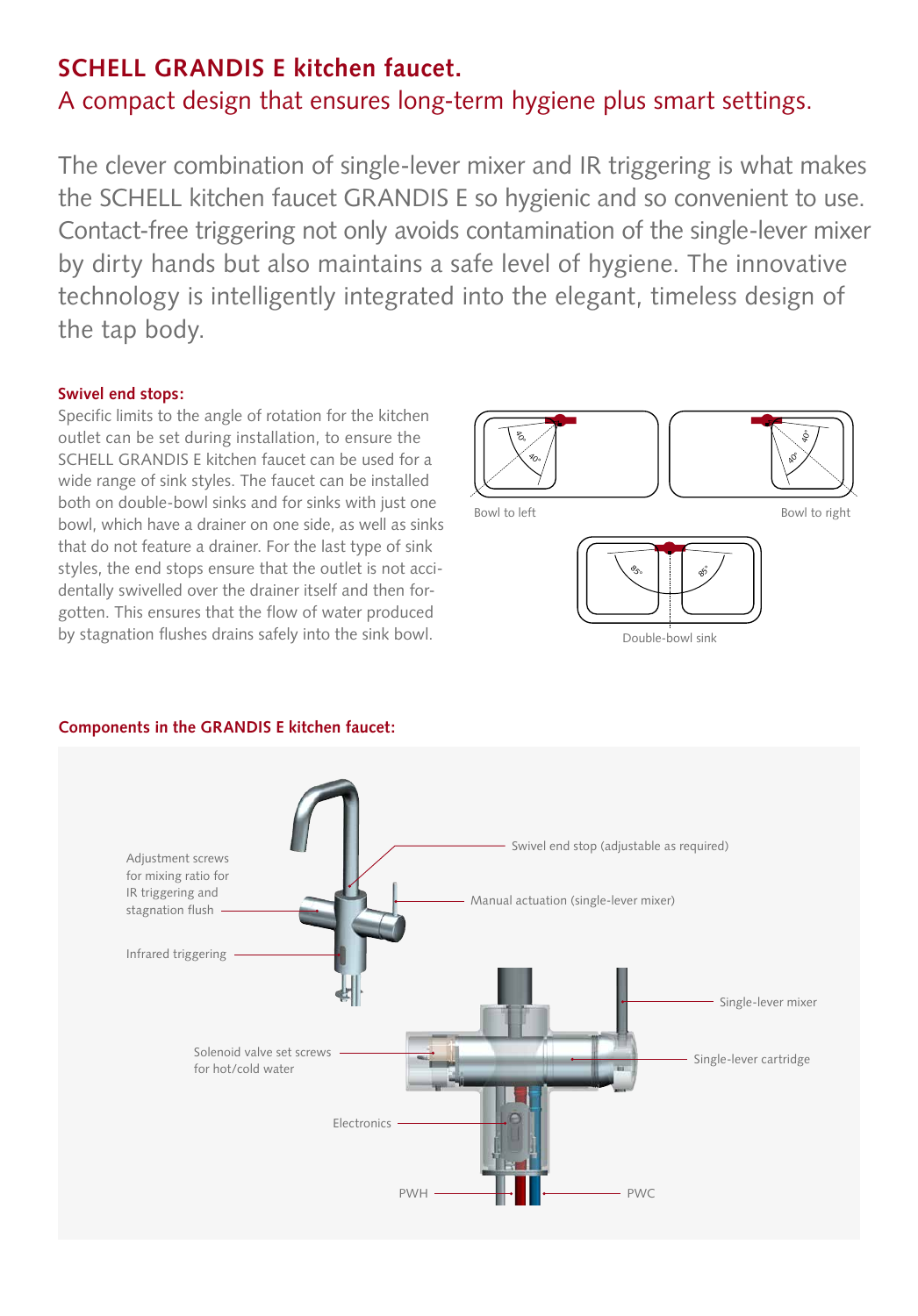#### **SCHELL GRANDIS E kitchen faucet**

**GRANDIS E battery operation**  Item no. 00 242 06 99 **GRANDIS E with mains adapter**  Item no. 00 243 06 99 **GRANDIS E without separate power supply**  Item no. 00 244 06 99

#### **Recommended associated items**

**SCHELL COMFORT PT angle valve** Item no. 04 992 06 99 **SCHELL BE-F wireless bus extender** Item no. 00 502 00 99 **SCHELL BE-K bus extender cable** Item no. 00 501 00 99 **SCHELL SSC Bluetooth® module** Item no. 00 916 00 99 **SCHELL LEED flow regulator 4.5 l/min** Item no. 28 934 00 99